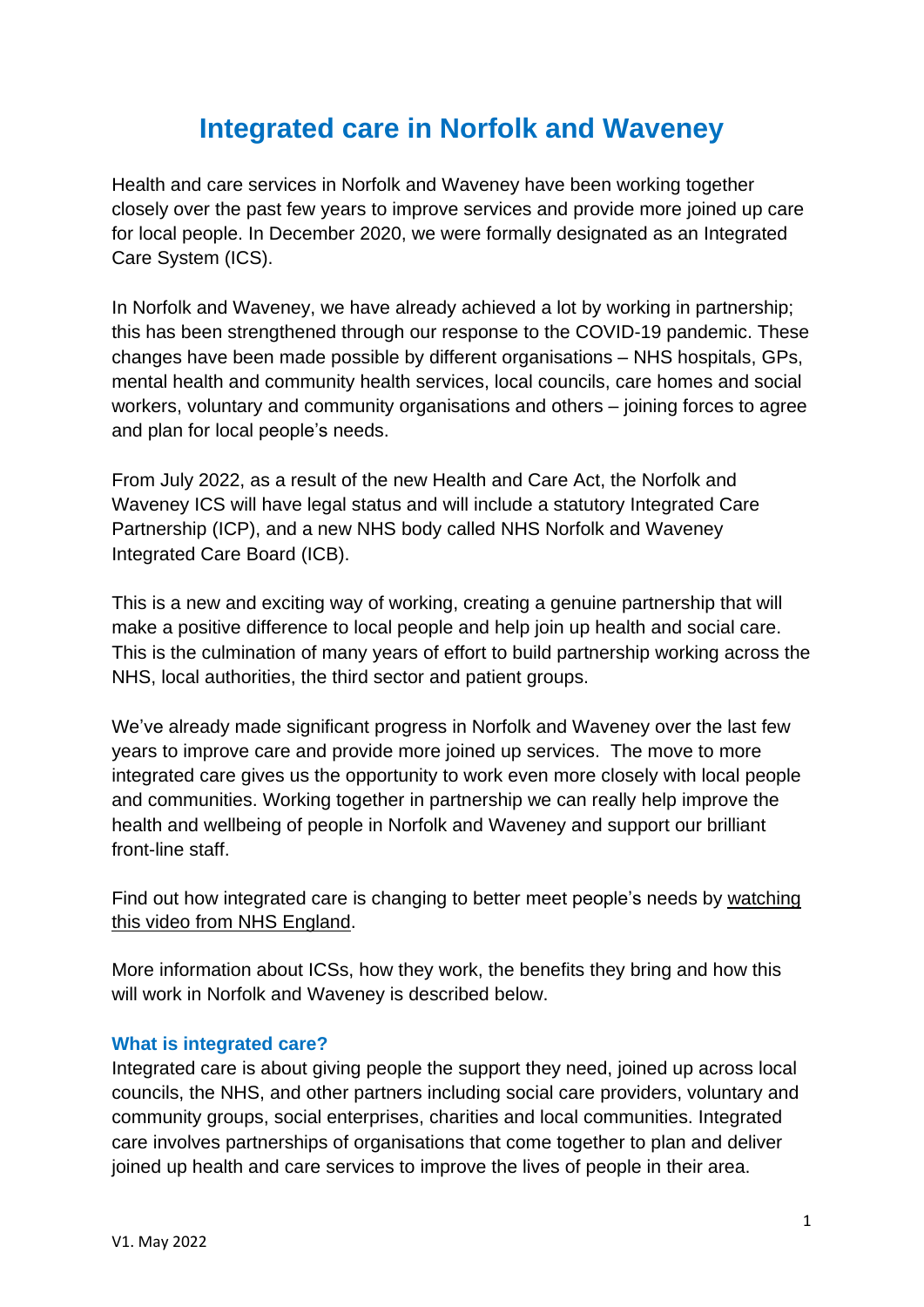# **What is an Integrated Care System (ICS)?**

An Integrated Care System (ICS) brings together NHS organisations, councils, and wider partners in a defined geographical area to deliver more joined up approaches to improving health and care outcomes.

All Integrated Care Systems in England will work to:

- improve outcomes in population health and healthcare
- tackle inequalities in outcomes, experience and access
- enhance productivity and value for money
- supporting broader social and economic development

ICSs remove barriers between organisations to deliver better, more joined up care for local communities. ICS partners share a common vision to improve health and care, backed by robust operational and financial plans, collective leadership and accountability.

ICSs have the potential to drive improvements in population health and tackle health inequalities by reaching beyond the NHS to work alongside local authorities and other partners to address social and economic determinants of health.

#### **What are the benefits?**

Collaborating as ICSs will help health and care organisations tackle complex challenges, including:

- improving the health of children and young people
- supporting people to stay well and independent
- acting sooner to help those with preventable conditions
- supporting those with long-term conditions or mental health issues
- caring for those with multiple needs as our population ages
- getting the best from collective resources so people get care as quickly as possible
- Tackling waiting lists for surgery and care following the COVID-19 pandemic

#### **Norfolk and Waveney Integrated Care System**

The Norfolk and Waveney Integrated Care System is made-up of a wide range of partner organisations, working together – with staff, patients, their carers, families, and members of the public – to transform local services to help people lead longer, healthier and happier lives.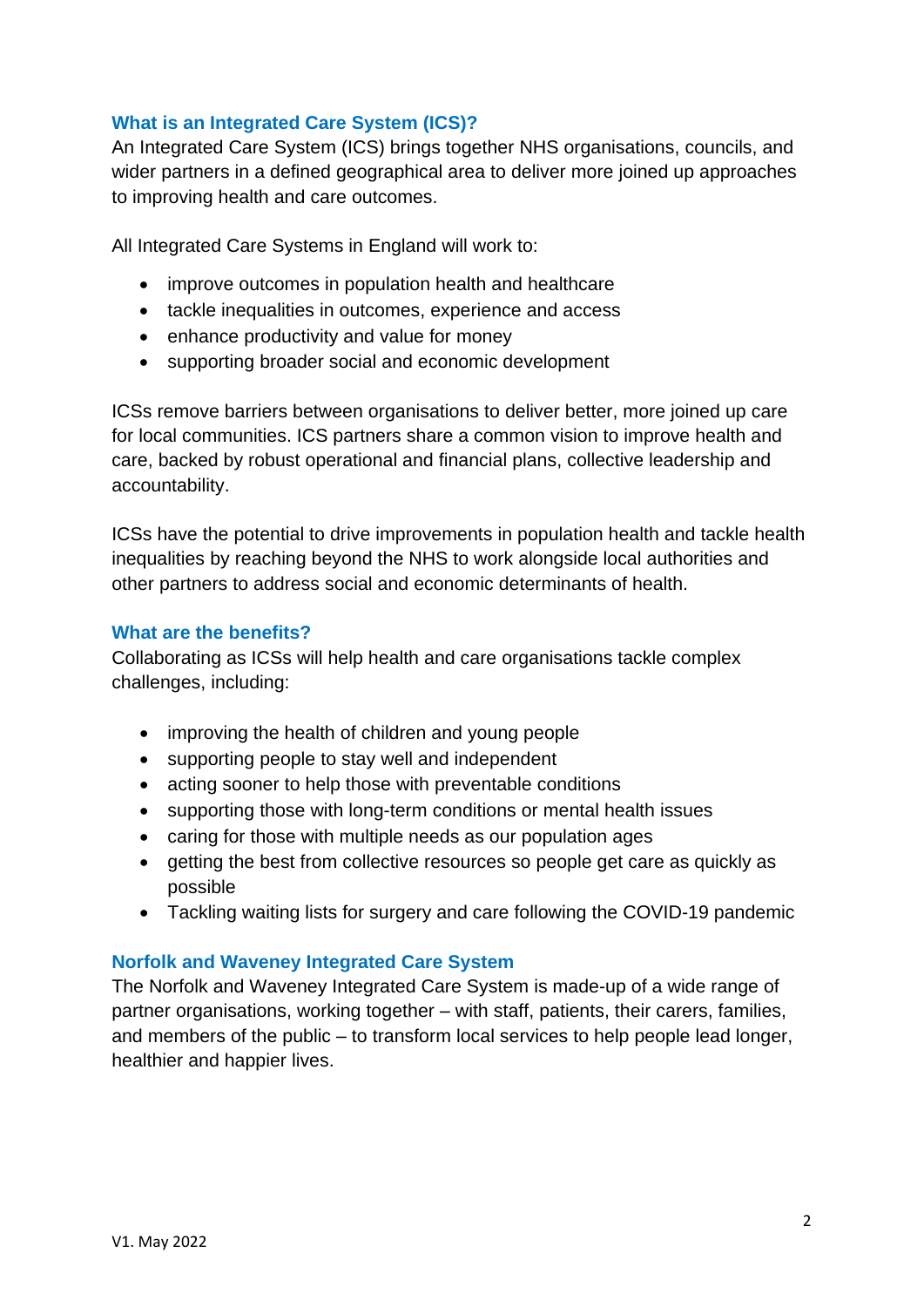# Our Integrated Care System will include:



As a partnership, we want to create a health and care system that values the role of the local community, as well as organisations, and enables people to take more control of their health and wellbeing, with easy access to high-quality care when it's needed.

Over and above everything else we want to achieve, we've set ourselves three goals:

# **1. To make sure that people can live as healthy a life as possible.**

This means preventing avoidable illness and tackling the root causes of poor health. We know the health and wellbeing of people living in some parts of Norfolk and Waveney is significantly poorer – how healthy you are should not depend on where you live. This is something we must change.

# **2. To make sure that you only have to tell your story once.**

Too often people have to explain to different health and care professionals what has happened in their lives, why they need help, the health conditions they have and which medication they are on. Services have to work better together.

# **3. To make Norfolk and Waveney the best place to work in health and care.**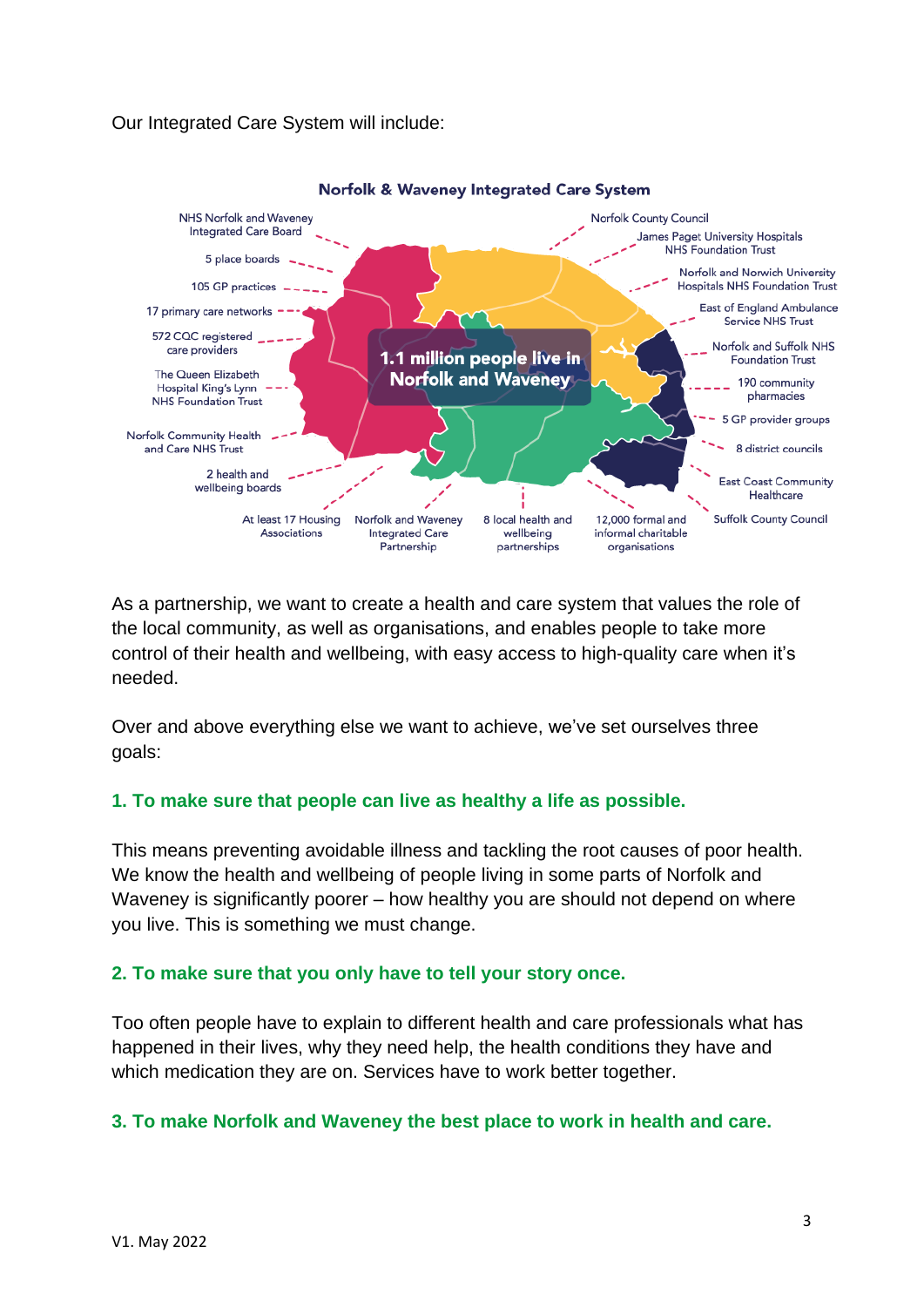Having the best staff, and supporting them to work well together, will improve the working lives of our staff, and mean people get high quality, personalised and compassionate care.

Like all Integrated Care Systems in England, we will work to:

- improve outcomes in population health and healthcare
- tackle inequalities in outcomes, experience and access
- enhance productivity and value for money
- supporting broader social and economic development.

Our ICS will be made up of lots of different parts, including:

- Integrated Care Board
- Integrated Care Partnership
- Provider collaboratives
- Place-based partnerships
- Local health and wellbeing partnerships
- 17 Primary Care Networks

#### **What is an NHS Integrated Care Board (ICB)?**

NHS Integrated Care Boards (ICBs) will be new statutory organisations bringing the NHS and partners together locally to improve population health and care.

The current functions of NHS Norfolk and Waveney Clinical Commissioning Group (CCG) will be transferred to NHS Norfolk and Waveney Integrated Care Board on 1 July 2022, following the CCG's closure. As well as taking on the existing responsibilities of NHS Norfolk and Waveney CCG, the new ICB will be accountable for the performance and finances of the NHS across Norfolk and Waveney - a total budget of £2 billion a year.

Known as NHS Norfolk and Waveney, the organisation will have a very different role to the existing CCG – helping to bring organisations together, working together, removing traditional barriers and more. The organisation will be part of the Norfolk and Waveney Integrated Care System, working with partners in local government, the voluntary sector and others and helping the NHS to support broader social and economic development and tackle inequalities in health outcomes.

To read more about new appointments and membership of NHS Norfolk and Waveney ICB Board click [here.](https://www.norfolkandwaveneypartnership.org.uk/about-us/developing-the-norfolk-and-waveney-integrated-care-system/ics-appointments.html)

#### **What is an Integrated Care Partnership (ICP)?**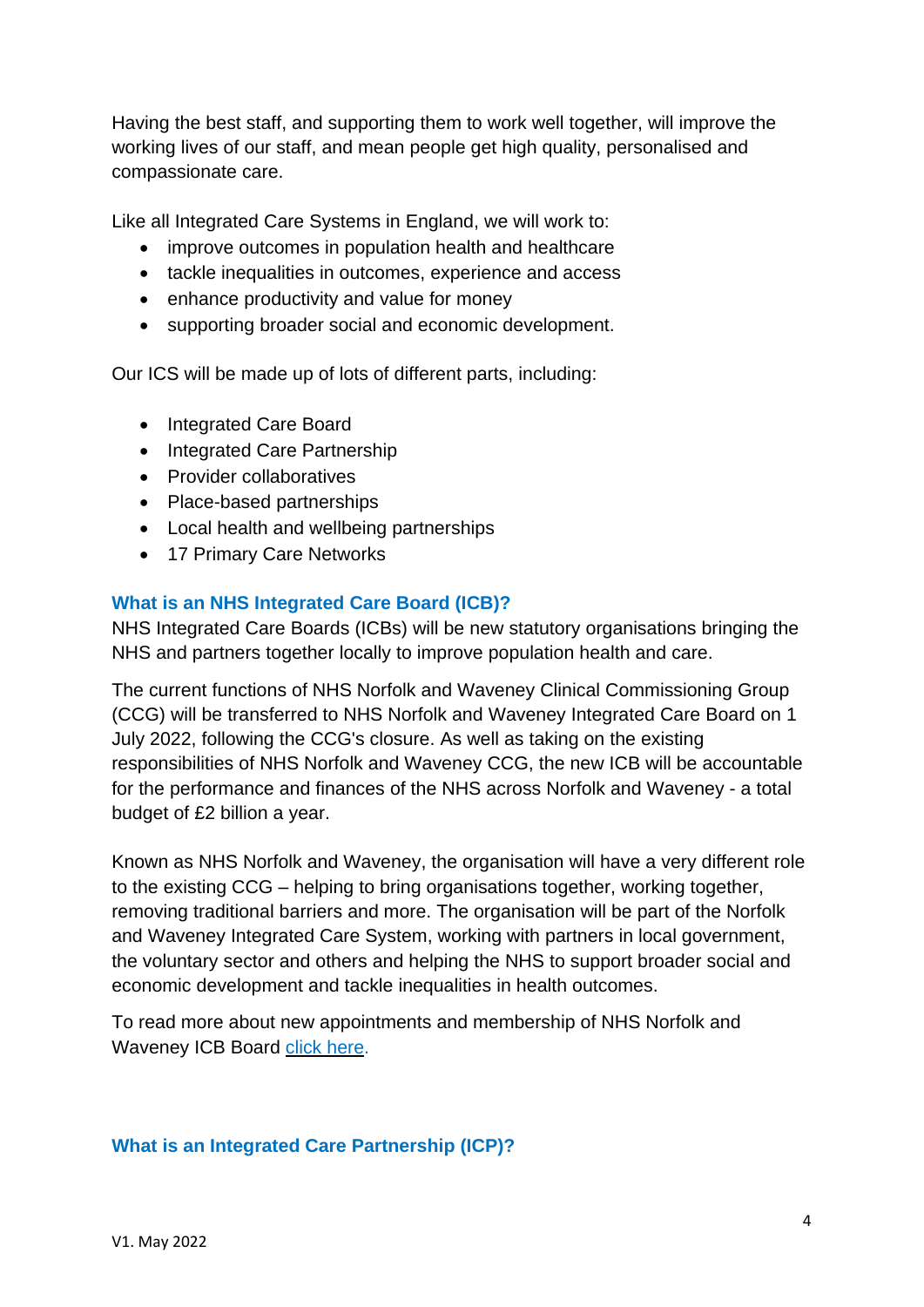Integrated Care Partnerships are a broad alliance of organisations and representatives concerned with improving the care, health and wellbeing of the population.

An Integrated Care Partnership (ICP) for Norfolk and Waveney will also be established on 1 July as a formal alliance of partners with a role in improving the health and wellbeing of our residents. Together the ICP will be responsible for agreeing an integrated care strategy for improving the health care, social care and public health across the whole of Norfolk and Waveney.

The Norfolk and Waveney ICP will bring together the NHS, local government, the voluntary, community and social enterprise (VCSE) sector and other partners to focus on prevention, wider social and economic factors affecting people's health and reducing health inequalities.

The ICP will have the same membership as the Norfolk Health and Wellbeing Board, which sets Norfolk's joint health and wellbeing strategy and includes members covering Waveney, including from East Suffolk Council and Suffolk County Council. To avoid duplication, the different bodies will have streamlined meeting arrangements.

Find out more about our local health and wellbeing boards here:

- [Norfolk Health and Wellbeing Board](https://www.norfolk.gov.uk/what-we-do-and-how-we-work/policy-performance-and-partnerships/partnerships/health-partnerships/health-and-wellbeing-board)
- [Suffolk Health and Wellbeing Board](https://www.suffolk.gov.uk/council-and-democracy/the-council-and-its-committees/committees/suffolk-health-and-wellbeing-board/)

# **What is a provider collaborative?**

Provider collaboratives bring NHS providers together across one or more ICSs, working with clinical networks, alliances and other partners, to benefit from working at scale.

Provider collaboratives aim to:

- reduce unwarranted variation and inequality in health outcomes, access to services and experience;
- improve resilience by, for example, providing mutual aid;
- ensure that specialisation and consolidation occur where this will provide better outcomes and value.

Provider collaboratives work across a range of programmes and represent just one way that providers collaborate to plan, deliver and transform services. Collaboratives may support the work of other collaborations, including clinical networks, Cancer Alliances and clinical support service networks.